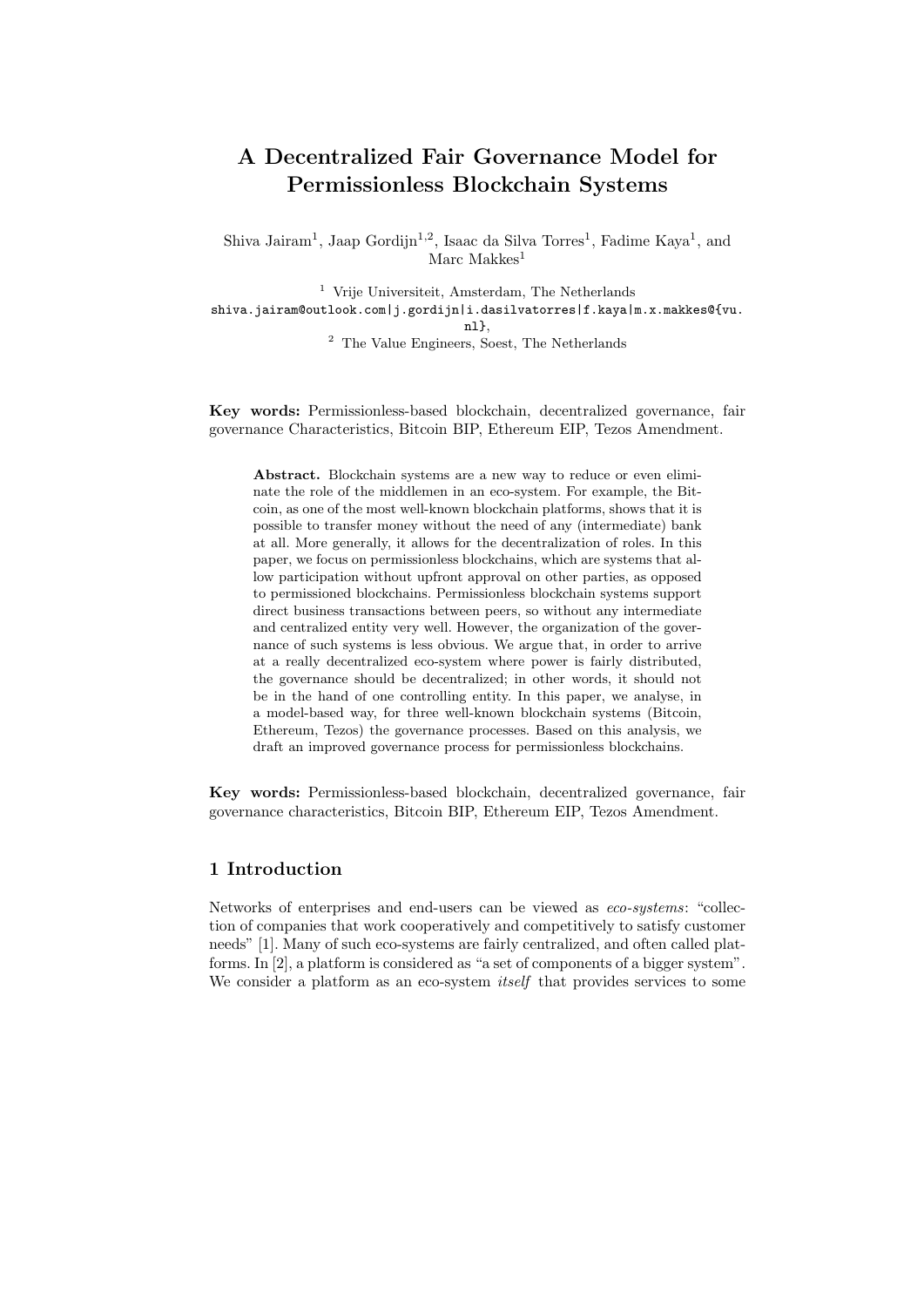#### 2 Shiva Jairam et al.

other eco-system. Examples of platforms include Google/Android, Apple/IOS, Facebook, LinkedIn, Uber, AirB&B, and many more.

All these examples are controlled by a single enterprise, although they have many participants. We call such platforms centralized platforms as they are governed by one party only. Centrally led platforms can easily lead to symptoms of value extraction: Generating income not by producing anything new but by charging above the competitive price, usually by exploiting a monopoly [3]. Although companies such as Uber and AirB&B do add something new (namely a matching service), they do not own taxis or hotels themselves. They achieved a very large market share, often by initially offering services for a very low price of even for free, to increase prices significantly, once a dominant market share is obtained. This is symptom of value extraction.

It is doubtful whether value extraction behavior of many platforms is beneficial to society. At least, it would be useful to have facilities for enabling *decen*tralized platforms and eco-systems such that decision power is fairly distributed over the participants. This would make it much more difficult to expose value extracting behavior and can serve as aid for eco-systems that want to offer a fair alternative to centrally governed eco-systems.

Blockchain is a technology that allows to build peer-to-peer eco-systems, that is: without intermediate parties, where participants do not need to trust each other on beforehand but instead rely on crypto-techniques to create trust. The most well-known example is the Bitcoin [4] but many alternatives exists. Often, a distinction is made between permissioned and non-permissioned blockchains. For the latter, everyone can participate, whereas for permissioned blockchains, others have to approve participation of a user on beforehand. By offering peerto-peer business transactions without the need of an intermediate party such as a bank, blockchain can be considered as a strongly decentralized technology, enabling also a fully decentralized eco-system.

To support decentralized eco-systems to the maximum extent, there is however more functionality needed than just peer-to-peer transactions without an intermediate party. In particular, the governance of the operational peer-topeer system should also be decentralized. We define governance in decentralized eco-systems as "the set of rules a system has to obey, and which are set by another system" [5]. Potentially, elements (e.g. participants) of both systems may overlap. Moreover, in case of decentralized eco-systems, governance has to be decentralized too, and preferably in a fair way, as often the justification for a decentralized eco-system is the avoidance of power-concentrations as often seen in platform-oriented centralized eco-systems.

Unfortunately, the governance of non-permissioned blockchains such as the Bitcoin and Ethereum is (1) not fully decentralized, and (2) quite informal. With respect to informality, for the Bitcoin there is the mechanism of Bitcoin Improvement Proposals (BIPs) and Ethereum has a similar mechanism. But still, these mechanisms lead many things open to the imagination.

The contribution of this paper is twofold: First, we formalize the governance processes of three non-permissioned blockchains, namely Bitcoin, Ethereum, and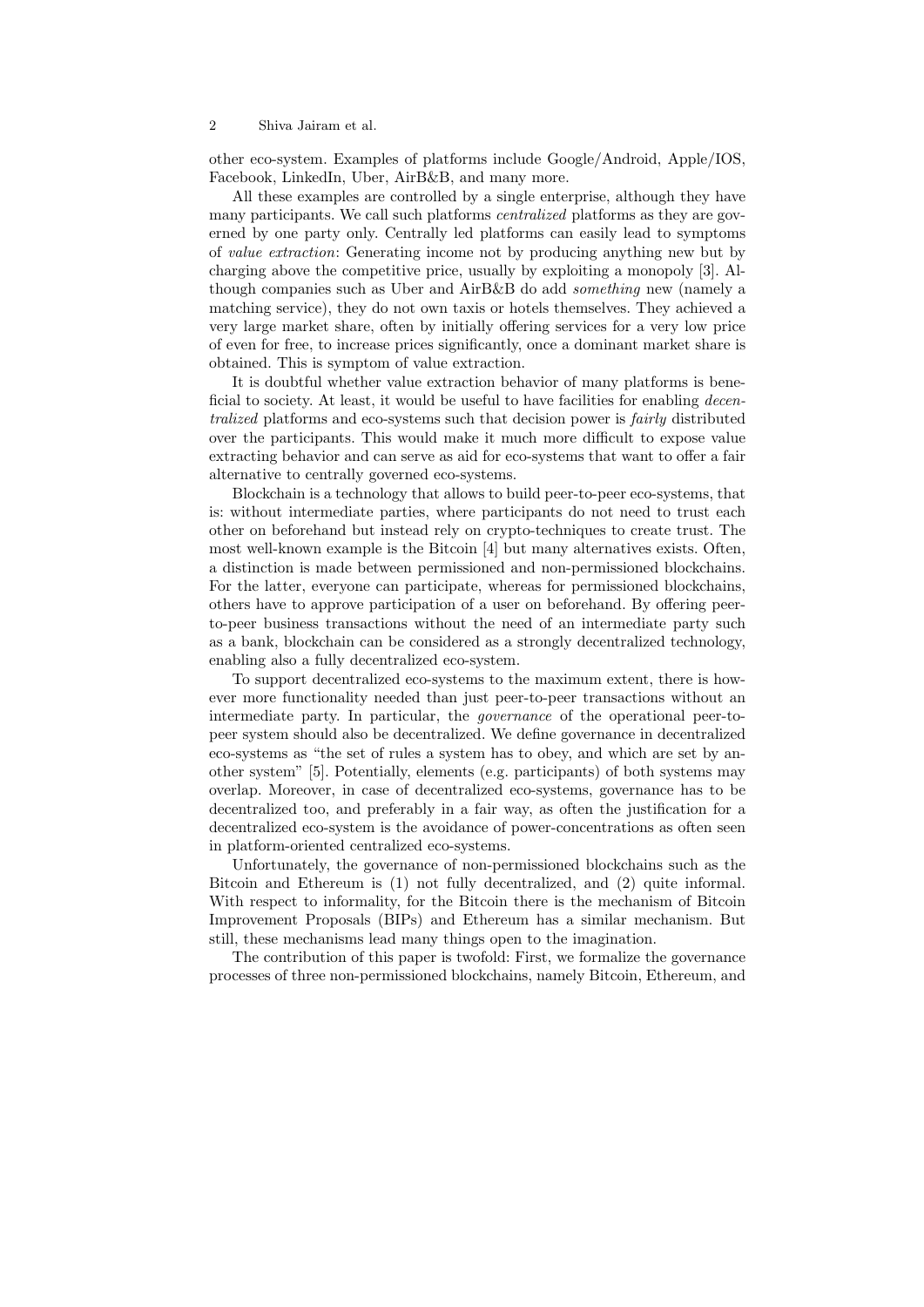Tezos with the goal to analyze them with respect to fair governance. Second, we use this analysis to propose a fair governance process for non-permissioned blockchains.

#### 2 Fair governance in eco-systems

We define governance in decentralized eco-systems as "the set of rules a system has to obey, and which are set by another system" [5]. Governance comes with setting rules on the hand, and continuously monitoring whether systems comply to the stated rules on the other hand. A system can be a person (e.g. a director that sets rules for an employee and on a monthly basis evaluates whether the employee satisfied the rules), an enterprise (e.g. a large company and its shareholders), or a government (e.g. a municipality sets rules for its inhabitants).

From a modelling point of view, many perspectives can be taken on governance. For example, governance can be seen as formal contract that states the rules explicitly, and can be modelled, e.g. with Symbolio [6]. Since governance, if done well, is a substantial effort, a sound business case should be present for the governance task itself, which can be represented by e.g. an  $e^3$  value model. But in many cases, governance takes a behavioural, process oriented point of view mainly. Many rules and regulations are put into operation by means of procedures which can be represented by process models. In this paper, we utilize the Business Process Model Notation (BPMN) 2.0 [7] for that purpose.

We are interested in decentralized eco-systems, with a *fair* distribution of governance power, as a realistic alternative for the big tech-platforms. We define fairness in eco-systems following [8, 9] as follows:

- Participation. Fair governance requires active involvement in the decisionmaking process of all who are affected and other interested parties. It includes all participants interacting through direct or representative democracy. Such a broad involvement requires that the affected be well informed and organized in order to participate constructively. Furthermore, participants should be able to participate in an unconstrained and truthful manner.
- **Rule of law.** All participants should be treated equally and fairly by obeying the law. Fair legal frameworks, with its underlying democratic principles put no participants above the rules of law. Without rules, anarchy will prevail. Anarchy or chaos are caused by governments acting beyond their scope of power, and participants neglecting the law.
- Effectiveness and efficiency. Fair governance fulfils societal needs by incorporating effectiveness while utilizing the available resources efficiently. Effective governance ensures that the different governance actors meet societal needs. Fully utilizing resources, without being wasted or underutilized, ensures efficient governance.
- Transparency. Information on matters that affect their participants and whom they may concern must be freely available and accessible. The decisionmaking process is performed in a manner which is clear for all by following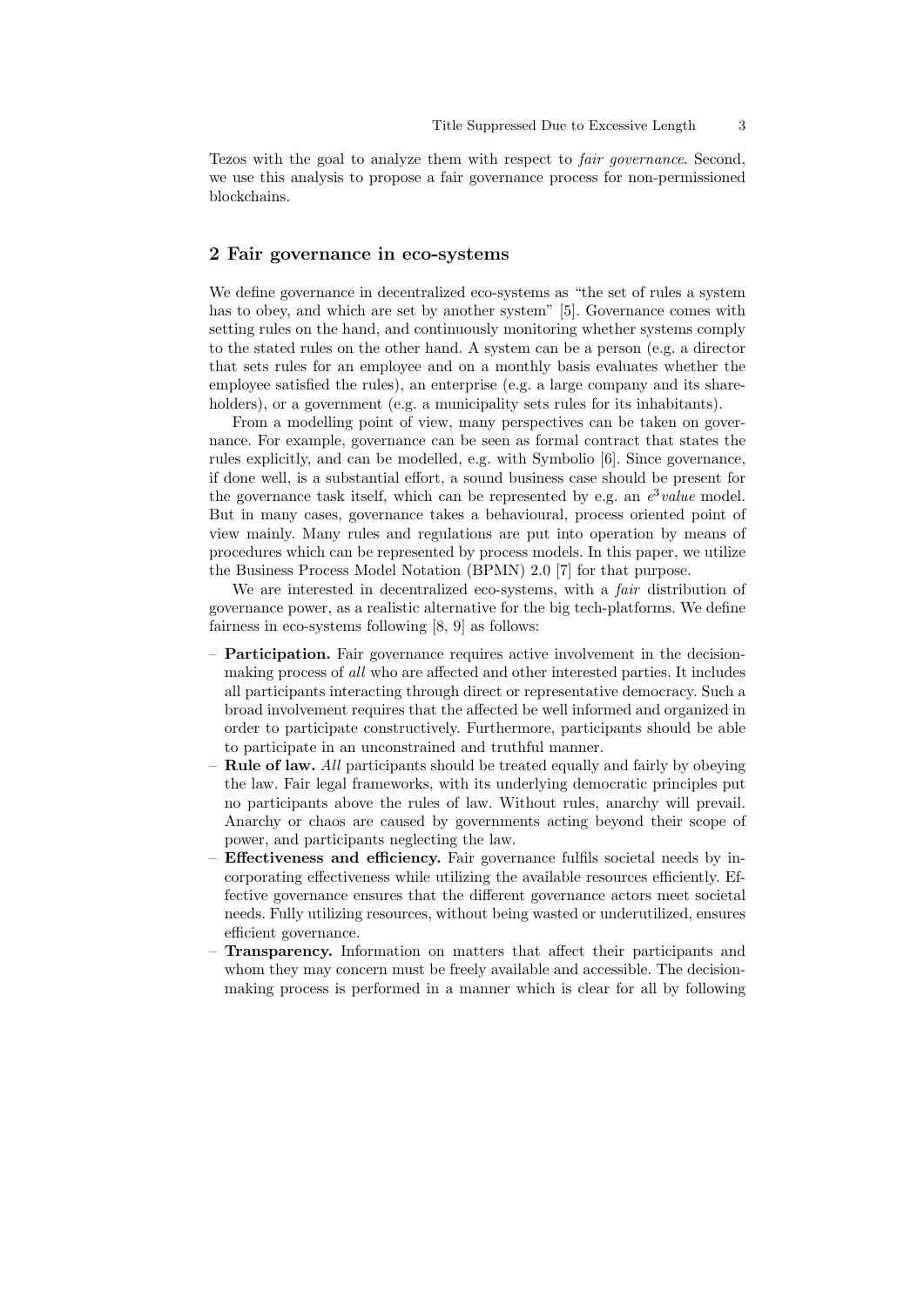rules and regulations. Transparency also includes that enough relevant information is provided and presented in easy to understand forms or media.

- **Responsiveness.** A responsive fair governance structure reacts appropriately and within a reasonable time frame towards its participants. This responsiveness stimulates participants to take part in the governance process.
- Consensus-oriented. Fair governance considers the different participants' viewpoints before decisions are made and carried out. Such governance is defined as consensus-oriented because it achieves a broad community consensus. In order to reach this wide consensus, a firm mediation structure, without any bias towards its participants, should be in place.
- Accountability. Accountability is defined as responsibility or answerability for one's action. Decision-makers, whether internal or external, are responsible for those who are affected by their actions or decisions. These decision-makers are morally or legally bound to clarify and be answerable for the implications and selected actions made on behalf of the community.

## 3 Fairness of governance in three non-permissioned blockchain platforms

To understand fairness of decentralized blockchain eco-systems with respect to governance, we have analysed three non-permissioned blockchain platforms, namely Bitcoin and Ethereum (as these are the two most popular platforms), and Tezos, which is in contrast to the first two platforms a blockchain platform with on-chain governance.

For all three platforms, we have developed BPMN process models for the governance processes. To the best of our knowledge, this is the first attempt to formally describe the governance processes of these platforms. For Bitcoin, the governance process is partly described by the Bitcoin Improvement Proposal (BIP) process [10]; for Ethereum something exists as the Ethereum Improvement Proposal (EIP) [11]. However, the process descriptions are mainly textual, informal, and high level. The actual processes are much more complicated, and not explicitly articulated. For example, many issues are settled as informal discussions on Reddit. Therefore, we have not only looked into the BIPs and EIPs, but also harvasted more informal information regarding decision processes in Bitcoin and Ethereum.

Tezos is considered as a self-amending distributed ledger. Unlike Bitcoin and Ethereum, Tezos has the ability to perform meta-updates to its own code. Metaupdating of its own code is done by incorporating its stakeholders' consensus through an on-chain governance mechanism [12]. Tezos' governance process of proposing changes and features is achieved by following the Tezos Amendment proposal process (see e.g. [13]). We analyzed the Tezos Amendment process mainly by the official Tezos Medium [14] and the Tezos governance explorer (see https://forum.tezosagora.org/).

For Bitcoin, Ethereum, and Tezos we modelled the governance processes using BPMN. Due to lack of space, we can not present the models in this paper,

<sup>4</sup> Shiva Jairam et al.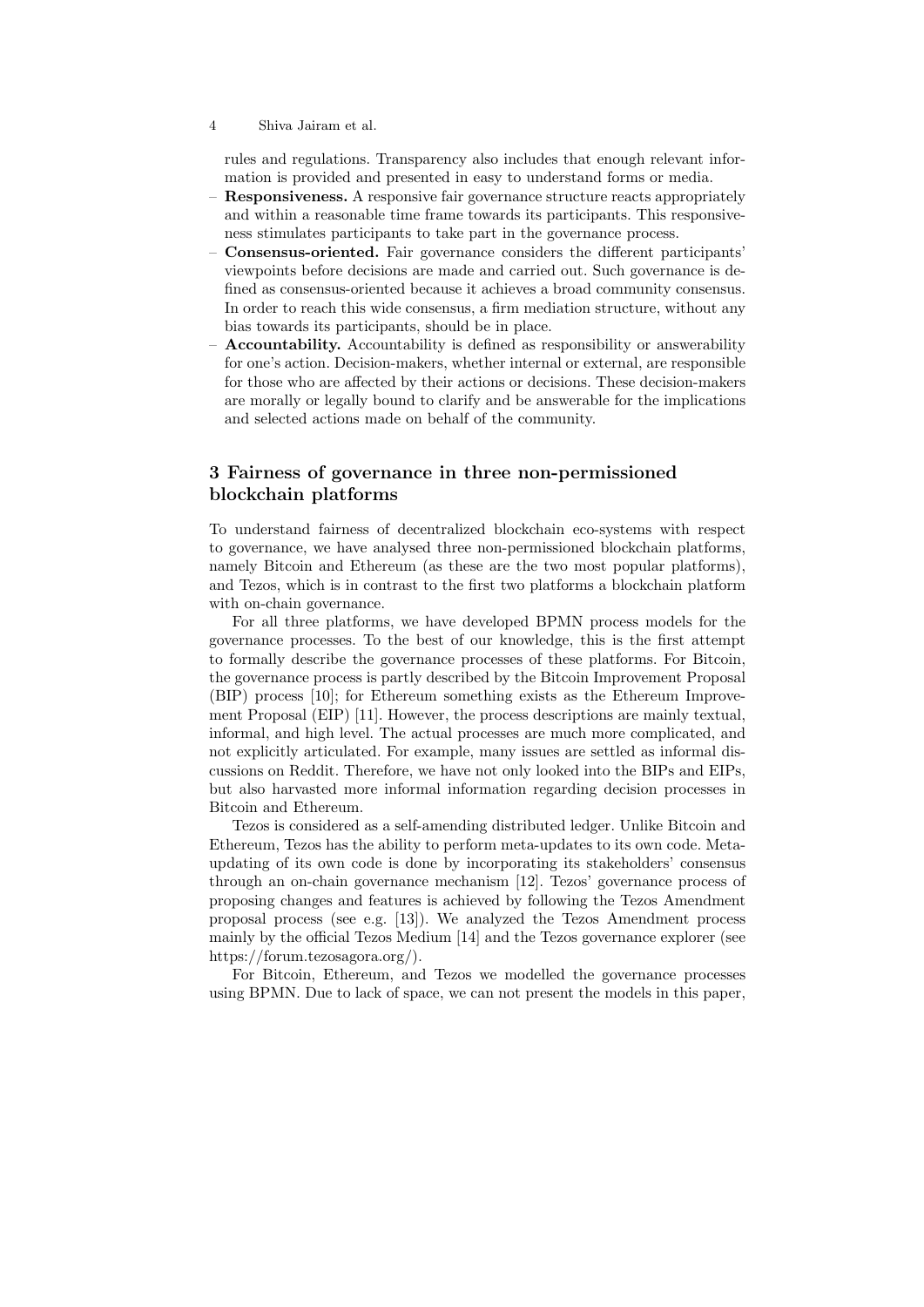but they can be consulted online [15]. We limit ourselves to an assessment of fairness of the governance process based on the BPMN models in Table 1.

|                  | $Off$ -chain                                                                                |                                                                           | $On$ -chain                                                                                                 |
|------------------|---------------------------------------------------------------------------------------------|---------------------------------------------------------------------------|-------------------------------------------------------------------------------------------------------------|
| Fair<br>gover-   | Bitcoin (BIP)                                                                               | Ethereum (EIP)                                                            | Tezos (Amendment)                                                                                           |
| charac-<br>nance |                                                                                             |                                                                           |                                                                                                             |
| teristics        |                                                                                             |                                                                           |                                                                                                             |
| Participation    |                                                                                             |                                                                           | All participants have an Not all participants are ac- Only bakers (miners) are                              |
|                  |                                                                                             |                                                                           | active role in the gover-tively involved in the gov- admitted to taking an ac-                              |
|                  |                                                                                             |                                                                           | nance process. The pro-ernance process (e.g. users tive role in the governance                              |
|                  |                                                                                             |                                                                           | cess employs a mailing-list and miners). Four discus-process. The process em-                               |
|                  |                                                                                             |                                                                           | to inform and exchange sion platforms are utilized powers discussions using                                 |
|                  |                                                                                             |                                                                           | knowledge. There are no to exchange and organize messaging and blogs. Bak-                                  |
|                  |                                                                                             |                                                                           | limitations on who can information about propos- ers are limited in partic-                                 |
|                  |                                                                                             |                                                                           | participate in a BIP sub- als. Anyone may partici- ipation, depending on the                                |
|                  | mission.                                                                                    | without any limits.                                                       | pate in submitting EIPs number of rolls which pre-<br>vents power centralization.                           |
| Rule of Law      |                                                                                             |                                                                           | BIP outlines the gover-EIP describes the gover-The amendment process                                        |
|                  |                                                                                             |                                                                           | nance rules and framework nance rules and frame-formally describes the gov-                                 |
|                  |                                                                                             |                                                                           | informally with off-chain work informally with off-ernance rules and frame-                                 |
|                  | governance.<br>The                                                                          |                                                                           | gover-chain governance. The gov-work with on-chain gover-                                                   |
|                  |                                                                                             |                                                                           | nance mechanism is not ernance mechanism is not nance. The only identified                                  |
|                  |                                                                                             |                                                                           | always clear or precisely always clear or precisely exception is regarding hard                             |
|                  | described<br>(e.g.                                                                          |                                                                           | status described (e.g. the number forks that can occur, but                                                 |
|                  | change<br>from<br>final                                                                     | to of editors responsible per are not formally defined.                   |                                                                                                             |
|                  | obsolete).                                                                                  | $EIP$ ).                                                                  |                                                                                                             |
| Effectiveness    |                                                                                             |                                                                           | The case that hard, soft, Even though hard forks On-chain governance effec-                                 |
| and efficiency   |                                                                                             | and user activated forks are not a part of the tively meets participants' |                                                                                                             |
|                  | occur<br>is                                                                                 |                                                                           | evidence that EIP governance process, needs, which results in                                               |
|                  |                                                                                             |                                                                           | the BIP governance pro- they do occur. These hard reducing the dependency                                   |
|                  |                                                                                             |                                                                           | cess is not always effective. forks result in not effec- on hard forks to exist.                            |
|                  |                                                                                             |                                                                           | These forks cause ineffi- tively meeting the partic- Without hard forks, there                              |
|                  |                                                                                             |                                                                           | ciencies by enabling multi- ipants' needs. The out- is no fragmentation in                                  |
|                  | ple blockchains to exist.                                                                   |                                                                           | come influences efficiency the blockchain, which pro-<br>by fragmenting the sys- motes efficient use of the |
|                  |                                                                                             | tem in multiple co-existing resources.                                    |                                                                                                             |
|                  |                                                                                             | blockchains.                                                              |                                                                                                             |
| Transparency     | BIP's<br>process                                                                            |                                                                           | provides EIP's process offers the Amendment process infor-                                                  |
|                  |                                                                                             |                                                                           | the necessary information required information mation can be perceived                                      |
|                  | through channels such as through                                                            | multiple                                                                  | dis-freely<br>anyone.<br>by<br>$_{\rm The}$                                                                 |
|                  | email and GitHub, which cussion platforms.                                                  |                                                                           | The Amendment<br>information                                                                                |
|                  |                                                                                             |                                                                           | can be freely perceived. platforms can be accessed can be perceived on multi-                               |
|                  |                                                                                             |                                                                           | However, the barrier ex- by anyone wanting to ple platforms, which offer                                    |
|                  |                                                                                             | ists in being informal, participate. However, the the                     | same<br>information.                                                                                        |
|                  |                                                                                             |                                                                           | technical, and not clearly numerous platforms cover-<br>It is presented formally,                           |
|                  | presented.                                                                                  |                                                                           | ing different information organized, and elaborated                                                         |
|                  |                                                                                             |                                                                           | causes information frag- on technical as well as                                                            |
|                  |                                                                                             | mentation. Other barriers non-technical topics.                           |                                                                                                             |
|                  |                                                                                             | are informality, technical                                                |                                                                                                             |
|                  |                                                                                             | jargon, and not easy to<br>digest.                                        |                                                                                                             |
|                  | Responsiveness Two time frames are iden-One time frame is identi-Five time frames are iden- |                                                                           |                                                                                                             |
|                  |                                                                                             |                                                                           | tified in BIP's process cov-<br>fied in EIP's process cov-<br>tified in the Amendment                       |
|                  |                                                                                             |                                                                           | ering only two specific de-ering only a specific de-process encompassing the                                |
|                  |                                                                                             |                                                                           | cisions in the process and cision in the process and whole governance process.                              |
|                  |                                                                                             |                                                                           | not the whole governance not the whole governance These precise time frames                                 |
|                  |                                                                                             |                                                                           | process. The lack of time-process. The lack of time result in a responsive gov-                             |
|                  |                                                                                             |                                                                           | frames for the remaining frames for the remaining ernance process. This re-                                 |
|                  |                                                                                             |                                                                           | processes results in poor processes results in poor sponsive governance con-                                |
|                  |                                                                                             |                                                                           | governance responsiveness. governance responsiveness. structively affects partici-                          |
|                  |                                                                                             | This poor responsiveness This poor responsiveness pation.                 |                                                                                                             |
|                  |                                                                                             | negatively affect participa- negatively affect participa-                 |                                                                                                             |
|                  | tion                                                                                        | tion                                                                      |                                                                                                             |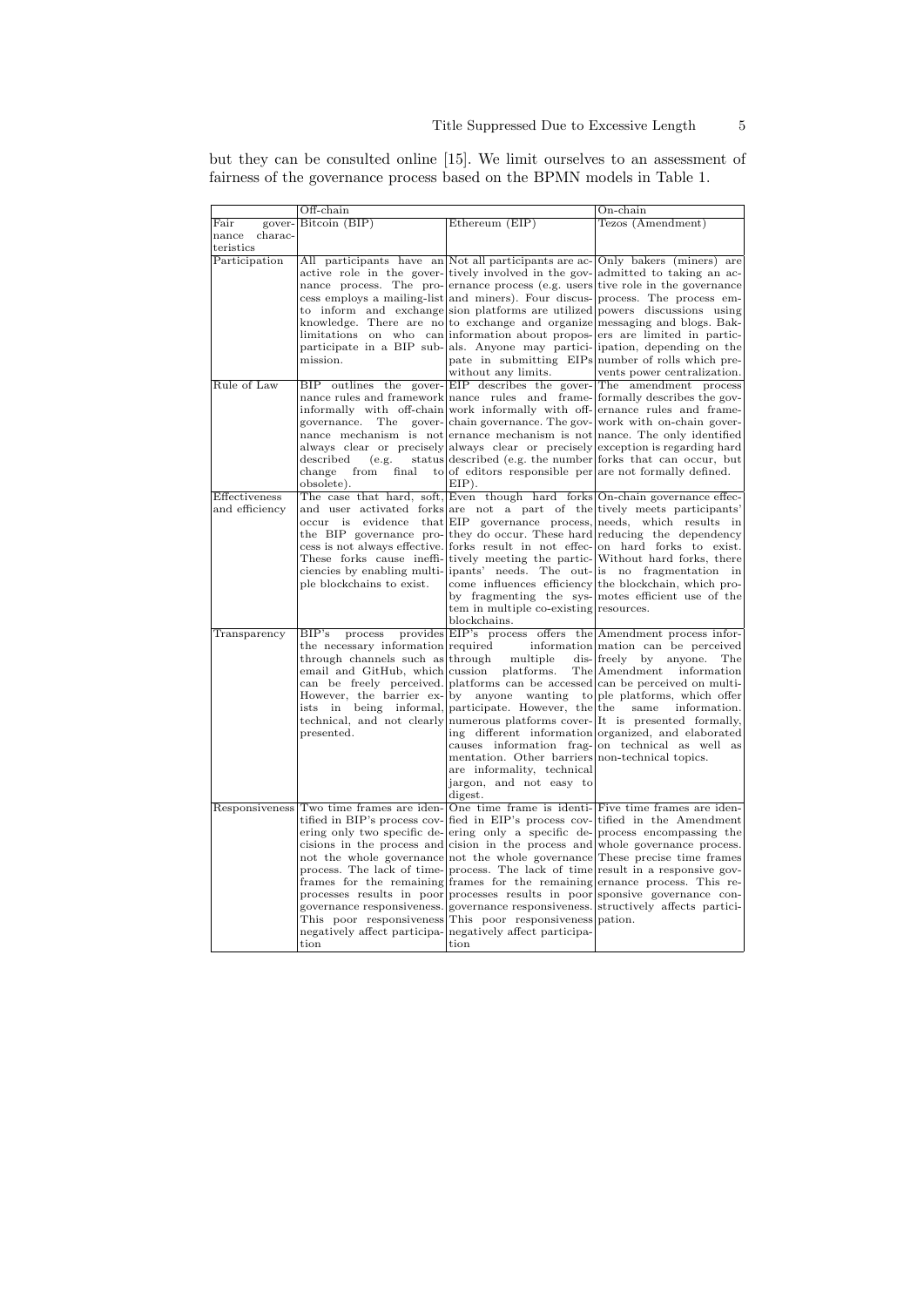#### 6 Shiva Jairam et al.

| Consensus-     |                                                                               | Every user is able to vote Only a small group of Every baker (miner) is able       |                         |
|----------------|-------------------------------------------------------------------------------|------------------------------------------------------------------------------------|-------------------------|
| oriented       |                                                                               | for hard forks and min-core developers vote in to vote when enough rolls           |                         |
|                |                                                                               | ers for soft forks in the the EIP governance pro- are acquired. Delegators         |                         |
|                |                                                                               | BIP governance process to cess to reach a consen- $ $ (everyone else) can only in- |                         |
|                |                                                                               | reach a consensus. The sus. The identified EIP ed- directly vote by delegat-       |                         |
|                |                                                                               | identified BIP editor role itors consist of eight per- ing tokens to selected bak- |                         |
|                |                                                                               | consists of only one per-sons, which is a relatively ers. This token delegation    |                         |
|                |                                                                               | son, which can entail bias. small number and can lead causes an increase in a      |                         |
|                |                                                                               | A miner's voting power de- to bias. Miners and users baker's voting power. Bak-    |                         |
|                |                                                                               | pends on the miner's avail- have no voting power in ers are limited to 20 votes,   |                         |
|                |                                                                               | able hashing power. This the EIP governance pro-which results in mitigating        |                         |
|                |                                                                               | power centralization can cess and must accept the centralization of the voting     |                         |
|                | lead to bias consent.                                                         | consensus reached by the power and bias consent.                                   |                         |
|                |                                                                               | core developers in order to                                                        |                         |
|                |                                                                               | participate.                                                                       |                         |
| Accountability | The stakeholders' respec- The stakeholders' respec- The stakeholders' respec- |                                                                                    |                         |
|                |                                                                               | tive activities represent tive activities represent tive activities represent      |                         |
|                |                                                                               | their responsibilities. Even their responsibilities. Ac- their responsibilities.   |                         |
|                |                                                                               | though a BIP adoption countability for adopting Bakers                             | are the only            |
|                |                                                                               | happens in the Bitcoin EIPs lies with a small one accountable for the              |                         |
|                | system which follows its group of core developers.                            |                                                                                    | Amendment<br>process in |
|                | code, it is still voted on by                                                 |                                                                                    | Tezos.                  |
|                | miners and users. There-                                                      |                                                                                    |                         |
|                | fore, accountability for the                                                  |                                                                                    |                         |
|                | activities taking place in                                                    |                                                                                    |                         |
|                | the Bitcoin system lies                                                       |                                                                                    |                         |
|                | with the miners and users.                                                    |                                                                                    |                         |
|                |                                                                               |                                                                                    |                         |

Table 1: Summary of eco-system fairness for Bitcoin, Ethereum and Tezos

# 4 A fair governance proccess for non-permissioned blockchain platform

An interesting question is if we can construct a better (meaning a more fair) governance process based on our analysis of the Bitcoin, Ethereum, and Tezos governance process. For this new governance process, a significant part is from Tezos as this (1) an on-chain process (and hence can be automatically supported and thus specified as such) and (2) this process is best articulated. The rest of the proposed process is a combination of Bitcoin's and Tezos' governance processes. The combinations are from the participation, rule of law, and consensus-oriented characteristics. Our proposal, represented as BPMN model can be found online [15]/ Below we summerize the highlights of our improvement proposal.

– Participation. A combination of Bitcoin's and Tezos' governance process will be useful to fulfil participation. Bitcoin's governance process best incorporates participation by fulfilling the goal of involving all the affected stakeholders. All the different stakeholders can actively participate in the governance process of Bitcoin, compared to the other two permissionless blockchain systems. Anyone is able to submit a proposal, not limiting it to only a specific group of stakeholders. However, to create fair participation from the stakeholders, Tezos' governance process of limiting participation through a maximum number of votes and available rolls will be utilized. The combination of Bitcoin's and Tezos' governance processes facilitate fair participation and power balance. Furthermore, the type of communication channels that are used in the Tezos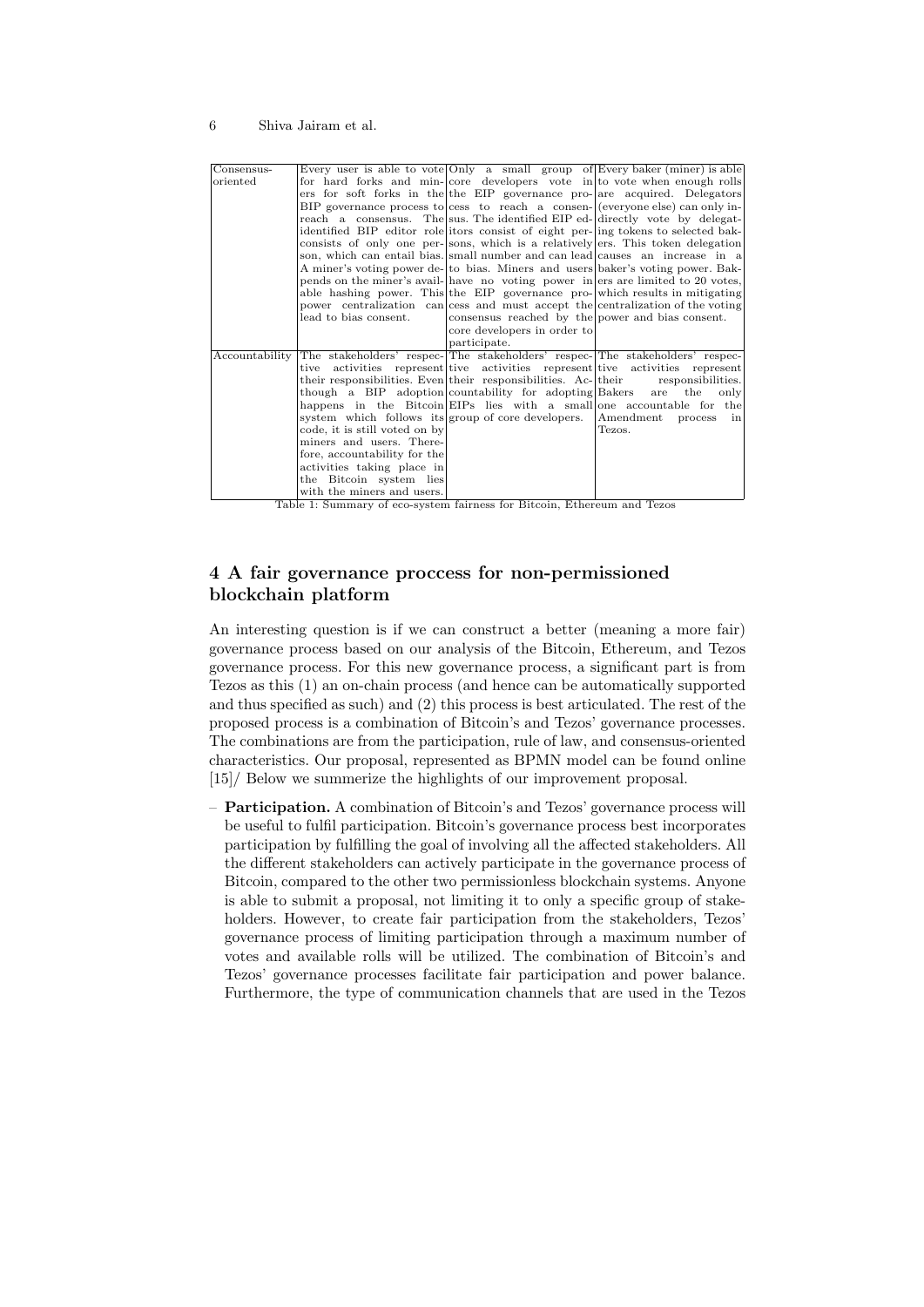Amendment process (such as blogs and messaging) will be incorporated. The motive behind the communication selection is to prevent information fragmentation and is further elaborated in the transparency characteristic.

- Rule of law. The utilization of on-chain governance requires the rules and frameworks to be formally defined. Adoption of Tezos' on-chain governance process, rules and framework pursues this requirement. However, adoption of the amendment process also means adopting its informally defined hard fork process. As in Bitcoin's BIP, formally defining hard fork processes can further strengthen the rule of law in the derived fair governance process. Hence, the vagueness surrounding the process is mitigated by formally defined governance rules and frameworks.
- Effectiveness and efficiency. Effective governance best approximates people's needs by avoiding hard, soft and user forks in the process. Applying Tezos' on-chain governance that is employed in their amendment process follows the same intent of diminishing those forks. The Tezos Amendment process further influences the efficient use of resources by preventing other co-existing Tezos blockchains.
- Transparency. Integrating Tezos' Amendment governance process results in information that is presented formally, organized, and elaborated on technical as well as non-technical topics through several communication channels. Communication channels which can be perceived by anyone in understandable forms and media (e.g. Medium, GitHub, Twitter, and Telegram messaging) will be incorporated in the new derived fair governance process.
- Responsiveness. Tezos' Amendment governance process is the most responsive due to the integration of timeframes throughout the whole governance process (see section 3.3). Embracing similar timeframes in the derived fair governance process will also positively impact participation.
- Consensus-oriented. In order to get a wide community consensus, it is essential that all stakeholders are able to express their vote without a bias consent. Incorporating both Bitcoin's and Tezos' governance processes can result in a fair consensus while mitigating bias. Adopting Bitcoin's process to allow any stakeholder to vote creates a wide community consensus. Applying Bitcoin's process of allowing miners as well as users to vote for adopting a proposal supports this wide consensus. Management of proposals is done by a single person (editor) in Bitcoin's governance process, which can lead to bias. By adopting Tezos' on-chain governance to manage proposals, will mitigate this bias. Furthermore, incorporating Tezos' voting limitation of 20 votes per stakeholder avoids cultivating power centralization and bias consent.
- Accountability. The stakeholders' accountability in the Bitcoin, Ethereum, and Tezos governance processes can be perceived by their activities represented in the BPMN models. The main difference in the stakeholders' accountability in the three blockchain systems lies in the fact that only selected stakeholders can vote on the proposal. In the derived fair governance process, both miners and users can vote on-chain for a proposal. This puts the accountability with the voter.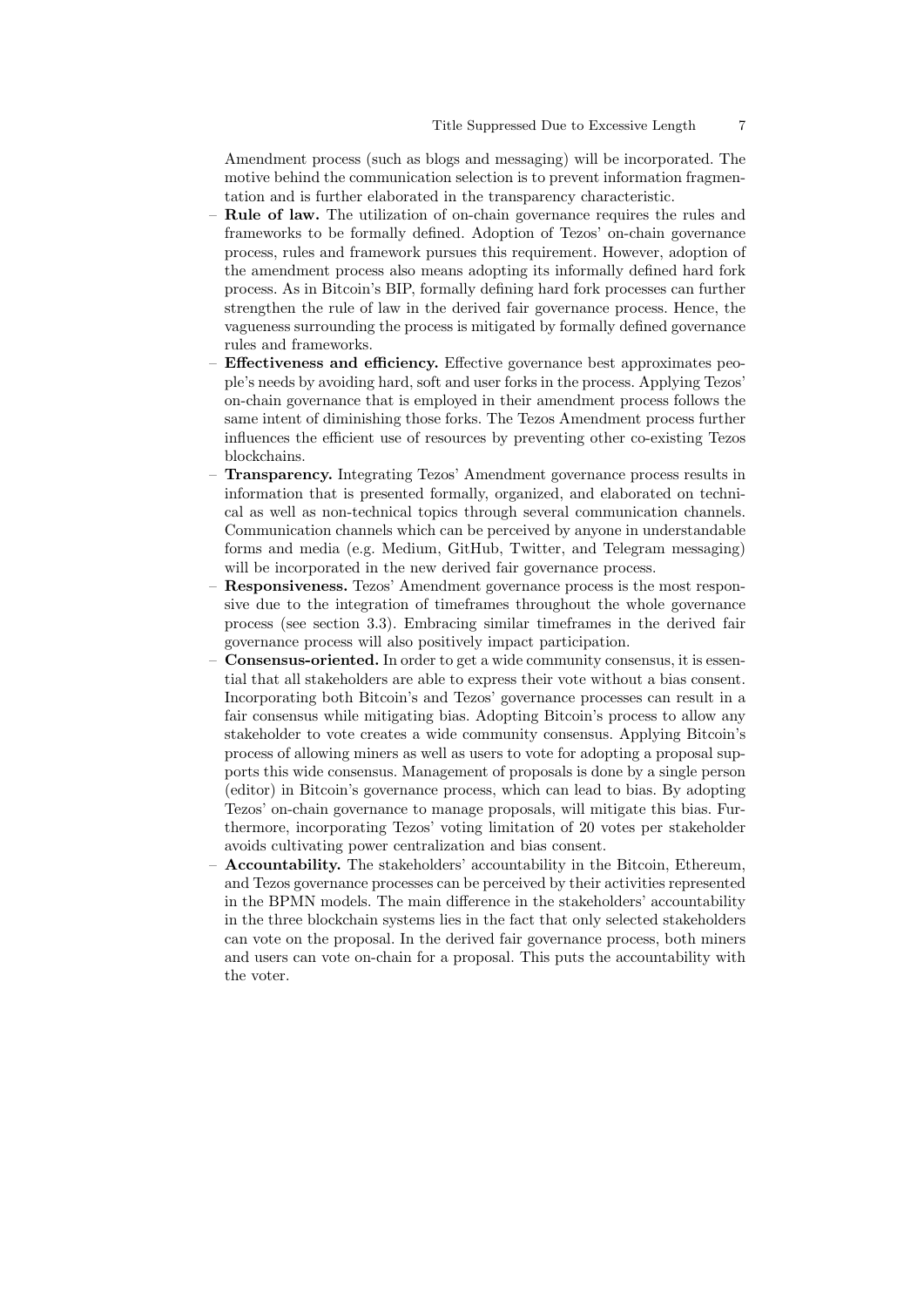#### 8 Shiva Jairam et al.

## 5 Conclusion

In this paper, wew have presented a proposal for a derived decentralized fair governance model, based on analysis of the strengths and weaknesses of three distinct existing permissionless-based blockchain systems. Decision-making processes in the analyzed blockchain systems (Bitcoin, Ethereum and Tezos) are determined by either off-chain or on-chain governance. The analysis showed that on-chain governance (formally defined through its code) can reduce deficiencies that were observed in off-chain, and informally specified, governance blockchain systems. This reduction is especially apparent in the formally defined decisionmaking process, a key characteristic of on-chain governance, that positively affects the identified fair governance characteristics. The Tezos Amendment process, which utilizes on-chain governance, served as the foundation from which proposal for a more fair process is derived. However, the Tezos Amendment process falls short on three identified fair governance characteristics when compared to Bitcoin's BIP process. Thereby, a combination is made of Tezos' Amendment process and Bitcoin's BIP process regarding the fair governance characteristics of participation, rule of law, and consensus-oriented. Participation and consensusoriented characteristics better meet their goal by adding users to participate in the derived fair governance process. Improvement of participation in the governance process can lead to wider community consensus surrounding proposals. Rule of law is further strengthened in the derived fair governance model by formally defining fork processes. The improved rule of law also has a positive impact on fair governance characteristics such as participation and responsiveness. Future research can build upon the analysis of fair governance characteristics in order to establish a more refined fair governance model. The derived decentralized fair governance model can act as a steppingstone to develop and adjust the governance process for permissionless-based blockchain systems.

#### References

- 1. Moore, J.F.: The Death of Competition: Leadership and Strategy in the Age of Business Ecosystems. Harper (1996)
- 2. Baldwin, C., Woodard, C.J.: The architecture of platforms: A unified view. Platforms, Markets and Innovation (09 2008)
- 3. Mazzucato, M.: The Value of Everything: Making and Taking in the Global Economy. Penguin Books (2018)
- 4. Nakamoto, S.: Bitcoin: A peer-to-peer electronic cash system. http://www. bitcoin.org/bitcoin.pdf, visited 2021-01-14 (2009)
- 5. Kaya, F., Gordijn, J., Wieringa, R., Makkes, M.: Exploring governance in a decentralized energy trading eco-system. In: Proceedings of the33RD BLED econference: Enabling Technology for a Sustainable Society. (2020)
- 6. Parvizimosaed, A., Sharifi, S., Amyot, D., Logrippo, L., Mylopoulos, J.: Subcontracting, assignment, and substitution for legal contracts in symboleo. In Dobbie, G., Frank, U., Kappel, G., Liddle, S.W., Mayr, H.C., eds.: Conceptual Modeling - 39th International Conference, ER 2020, Vienna, Austria, November 3-6, 2020,